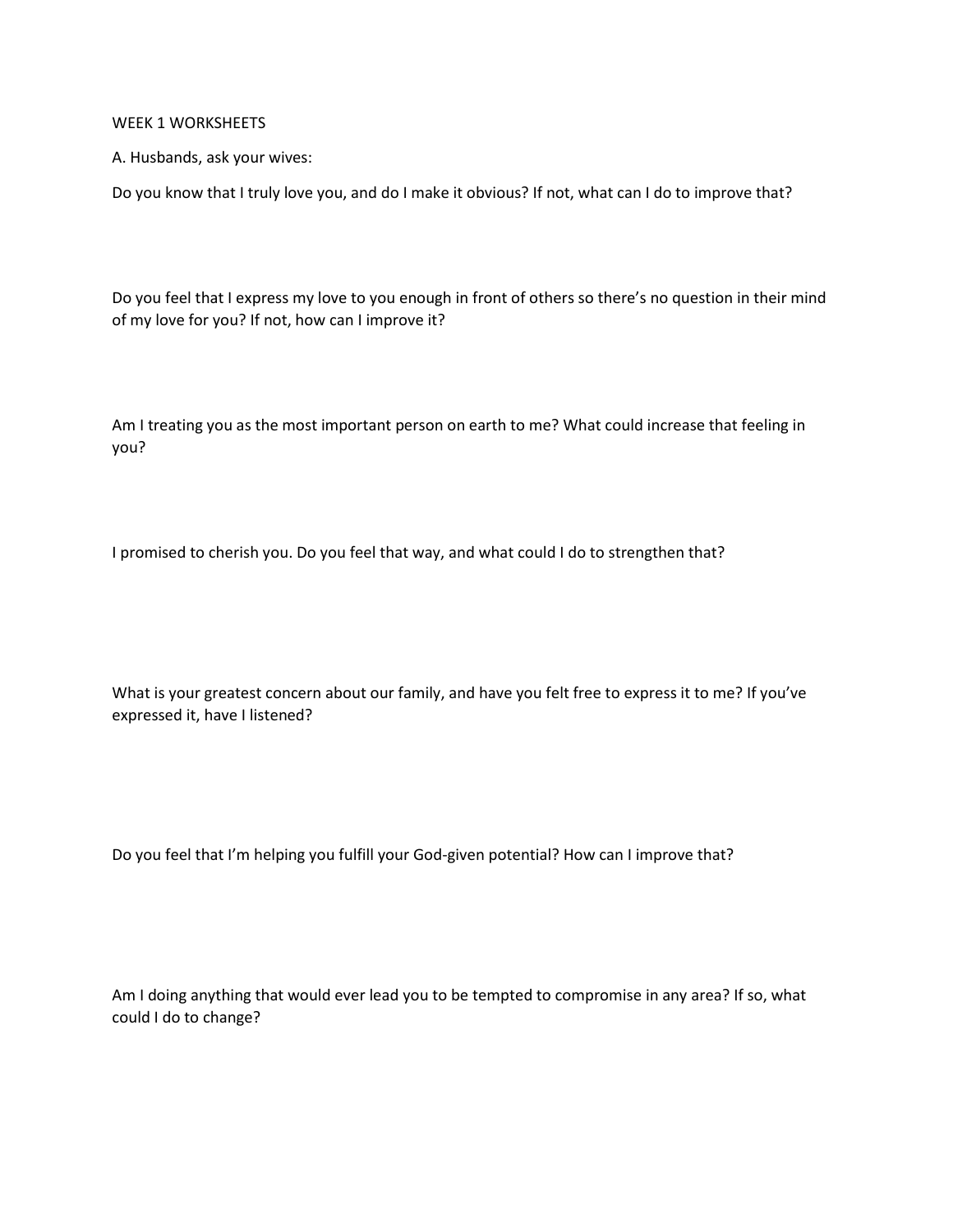Would you tell me your most significant dreams about the future?

B. Wives, ask your husbands:

Am I doing enough to make you feel adequate in our relationship and assuring you that I see you that way?

I know it's important for you to feel honored and affirmed. Do I make you feel that way, and what can I do to improve?

How can I help you best succeed at your work as you provide for the needs of our family?

Do you feel that I know and understand what your greatest dreams are for the future?

What could I do better to support your leadership in our family?

\_\_\_\_\_\_\_\_\_\_\_\_\_\_\_\_\_\_\_\_\_\_\_\_\_\_\_\_\_\_\_\_\_\_\_\_\_\_\_\_

Am I doing anything that would ever lead you to be tempted to compromise in any area? If so, what could I do to change?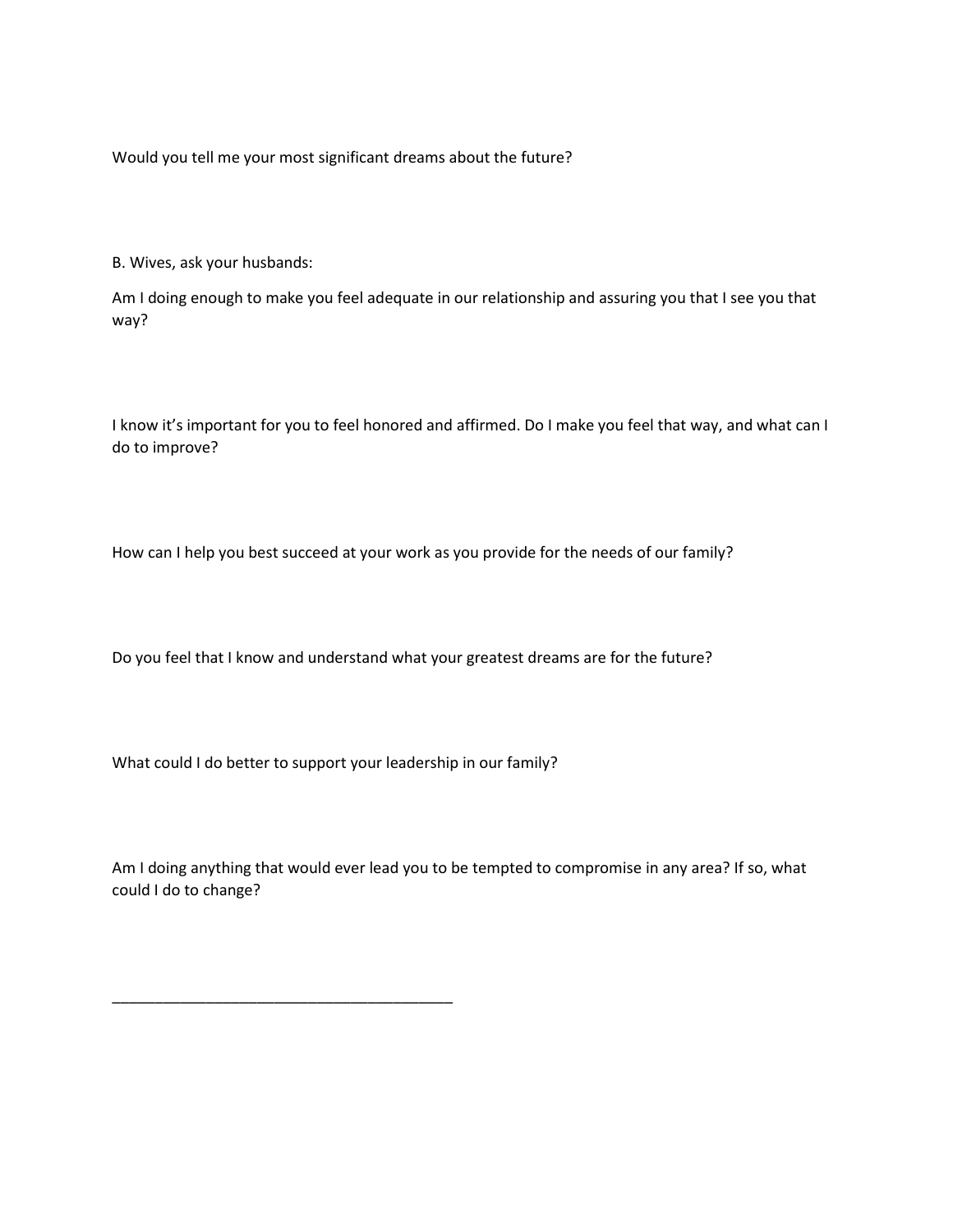# Bible Study

An understanding of God's original purpose for marriage will help you to walk in greater victory in your own covenant relationship with your spouse. As you gain perspective on all God has intended, your marriage can become all that God has intended it to be.

### Pray Together:

"Lord, please soften our hearts and open our minds to have Your desires as we learn about marriage. We want to give up any pre-conceived worldly ideas about marriage and our personal goals for 'changing' our marriage partner. Lord, give us the willingness and desire to learn, to have unselfish motives, and the obedience to apply these truths in our marriage."

# Why Marriage?

These verses lay the Biblical foundation for marriage. Read them out loud and discuss whatyou learn and fill in the questions prompts.

#### Genesis 2:18-25

18 Then the Lord God said, "It is not good that the man should be alone; I will make him a helper fitfor him." 19 Now out of the ground the Lord God had formed every beast of the field and every bird of the heavens and brought them to the man to see what he would call them. And whatever the man called every living creature, that was its name. 20 The man gave names to all livestock and to the birds of the heavens and to every beast of the field. But for Adam there was not found a helper fit for him. 21 So the Lord God caused a deep sleep to fall upon the man, and while he slept took one of his ribs and closed up its place with flesh. 22 And the rib that the Lord God had taken from the man he made into a woman and brought her to the man. 23 Then the man said, "This at last is bone of my bones and flesh of my flesh; she shall be called Woman, because she was taken out of Man." 24 Therefore a man shall leave his father and his mother and hold fast to his wife, and they shall become one flesh. 25 And the man and his wife were both naked and were not ashamed.

# Genesis 1:26-27

26 Then God said, "Let us make man in our image, after our likeness. And let them have dominion over the fish of the sea and over the birds of the heavens and over the livestock and over all the earth and over every creeping thing that creeps on the earth." 27 So God created man in his own image, in the image of God he created him; male and female he created them. 28 And God blessed them. And God said to them, "Be fruitful and multiply and fill the earth and subdue it and have dominion over the fish of the sea and over the birds of the heavens and over every living thing that moves on the earth."

We should have a high view of marriage because it was created to \_\_\_\_\_\_\_\_\_\_\_\_\_\_\_ God. (See 1 Corinthians 10:31)

God's Purpose for Marriage

How does marriage glorify God?

• Marriage was \_\_\_\_\_\_\_\_\_\_\_\_\_ by God.

Genesis 2:18, 2:24, Matthew 19:5, Ephesians 5:31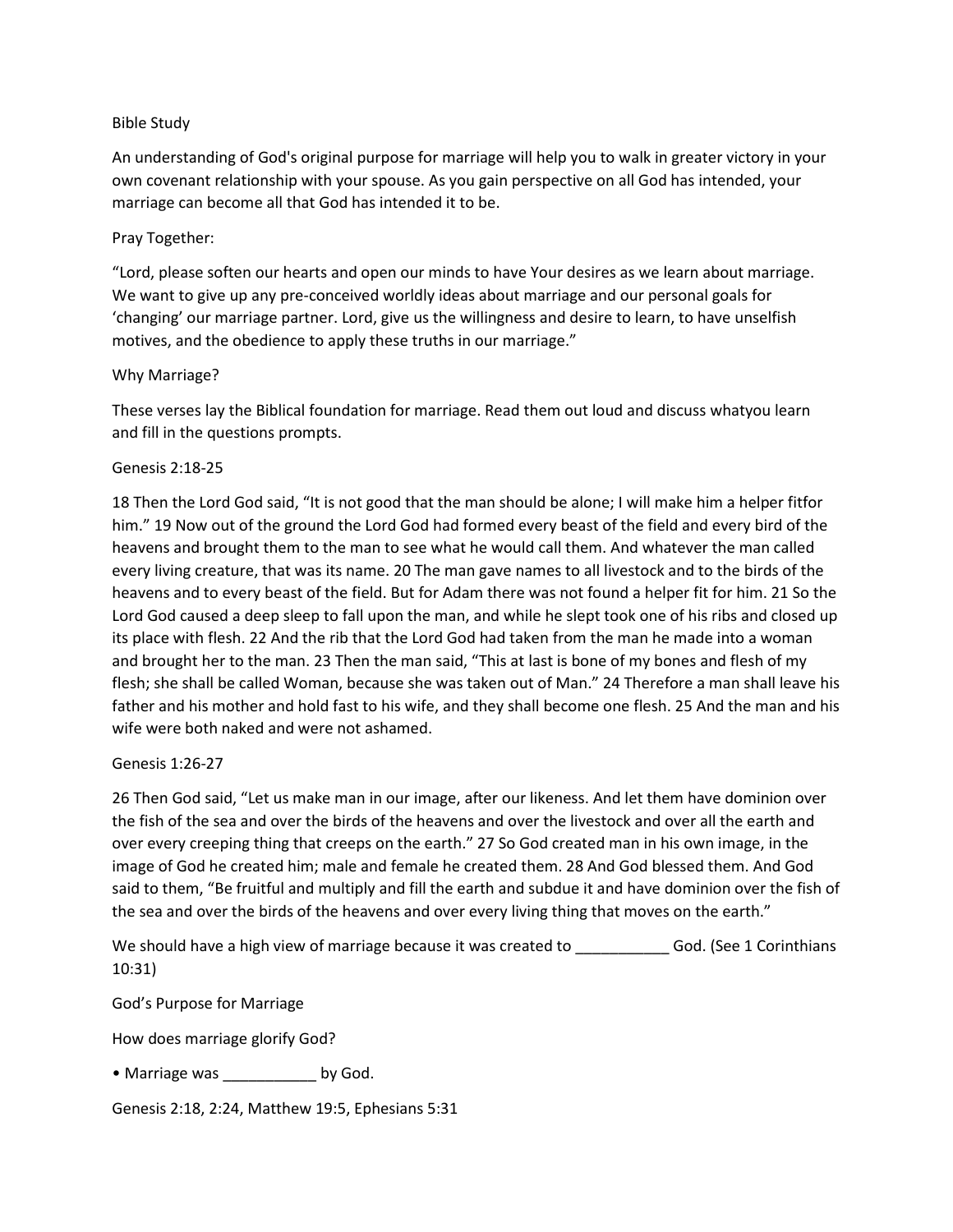• Marriage is \_\_\_\_\_\_\_\_\_ by God.

Psalm 105:8

• Marriage points \_\_\_\_\_\_\_\_\_\_ to God.

Revelation 21

From those verses, we learn many Biblical truths. Below are a few:

- Marriage is designed to bring oneness on multiple levels spiritual, emotional, physical, and social.
- Christian marriage is between a man and a woman.

• Marriage is to reflect the image and the glory of God as God created men and women in His image. It should display the character of God and the nature of His relationship within you.

- God created man and woman for relationship with Him and each other.
- God designed marriage for children to be a blessing.
- God calls us to advance His Kingdom within marriage.

God's Purpose for Partnership

God wants to give us great joy through marriage. He also wants to develop a deep and rewarding holiness of character in both marriage partners!

Marriage helps us accomplish 1 Corinthians 3:18:

But we all, with unveiled face beholding as in a mirror the glory of the Lord, are being transformed into the same image from glory to glory, just as from the Lord, the Spirit.

Discuss the below points: How many of them are reasons why you've decided to get married? Be honest.

Marriage…

- is about holiness more than happiness
- is an analogy of God's union with us
- teaches us to love
- teaches us to respect others
- fosters a regular and biblical prayer life
- exposes our sin
- builds perseverance
- embraces difficulty to build character
- teaches us to forgive